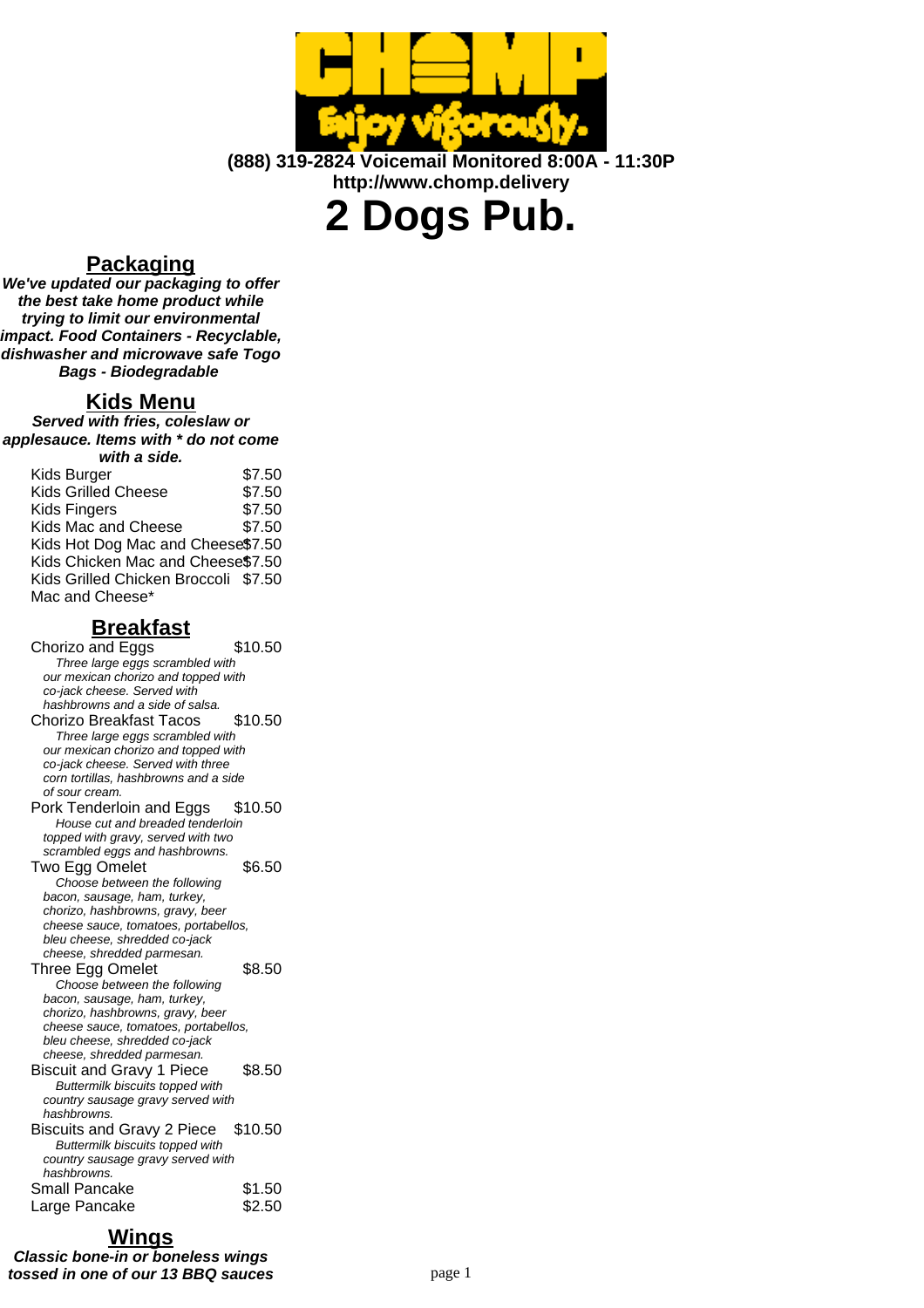#### **or 7 dry rubs in 6, 12, 18, 24 count orders. Price includes one sauce choice, choice of ranch or bleu cheese, and celery/carrots. For multiple sauces make an order for each sauce style.**

| Wings 6     | \$10.00 |
|-------------|---------|
| Wings 12    | \$18.00 |
| Wings 18    | \$26.00 |
| Wings 24    | \$34.00 |
| Boneless 6  | \$9.00  |
| Boneless 12 | \$15.00 |
| Boneless 18 | \$21.00 |
| Boneless 24 | \$27.00 |

### **Appetizers**

Chips and Salsa \$7.50 Chips and Corn Bean Salsa \$8.50 Chips and Guacamole \$10.50 Chips and Beer Cheese Sauc<sup>\$10.50</sup> Chips and Pineapple Mango \$10.50 Salsa Chips and Chorizo Beer Cheese Sauce \$10.50 House Nachos \$10.50 Fresh fried corn tortilla chips, beer cheese sauce, shredded leaf lettuce, house made roasted corn and bean salsa, jalapenos topped with sour cream. Flash Fried Green Beans \$10.50 Drizzled with a light teriyaki glaze and served with cucumber wasabi ranch. Tater Tots Nachos \$10.50 Tater tots covered with beer cheese sauce, shredded leaf lettuce, house made roasted corn bean salsa, jalapenos and sour cream. Loaded Fries or Tater Tots \$11.50 Smothered with our beer cheese sauce and topped with crisp smokey bacon. Chili Loaded Fries or Tater Tots 1.50 Homemade Chili and diced yellow onion on top of our beer cheese sauce. Sweet BBQ Shredded Pork \$11.50 Loaded Fries or Tater Tots Fire braised BBQ pork tossed in sweet BBQ sauce on top of our beer cheese sauce. Chorizo and Bacon Loaded \$11.50 Fries or Tater Tots Grilled chorizo sausage on top of our beer cheese sauce topped with bacon bits. Sriracha Loaded Fries or Tate\$11.50 **Tots** Bacon bits, jalapenos and our beer cheese sauce all drizzled with Sriracha sauce. Ale Battered Onion Rings \$10.50 Crispy beer battered onion rings served with ranch. Combo Platter \$14.50 Pretzel sticks, beer battered onion rings, cheese balls and tortilla chips served with our beer cheese sauce. Fried Cheese Balls \$10.50 1/3 pound Wisconsin cheddar cheese curds, battered then fried and served with ranch. Bavarian Soft Pretzel Sticks (3)\$8.50 Three large soft pretzel sticks served with either our beer cheese sauce or honey mustard sauce. Chicken Finger Basket \$10.50 Homemade chicken tenders **page 2**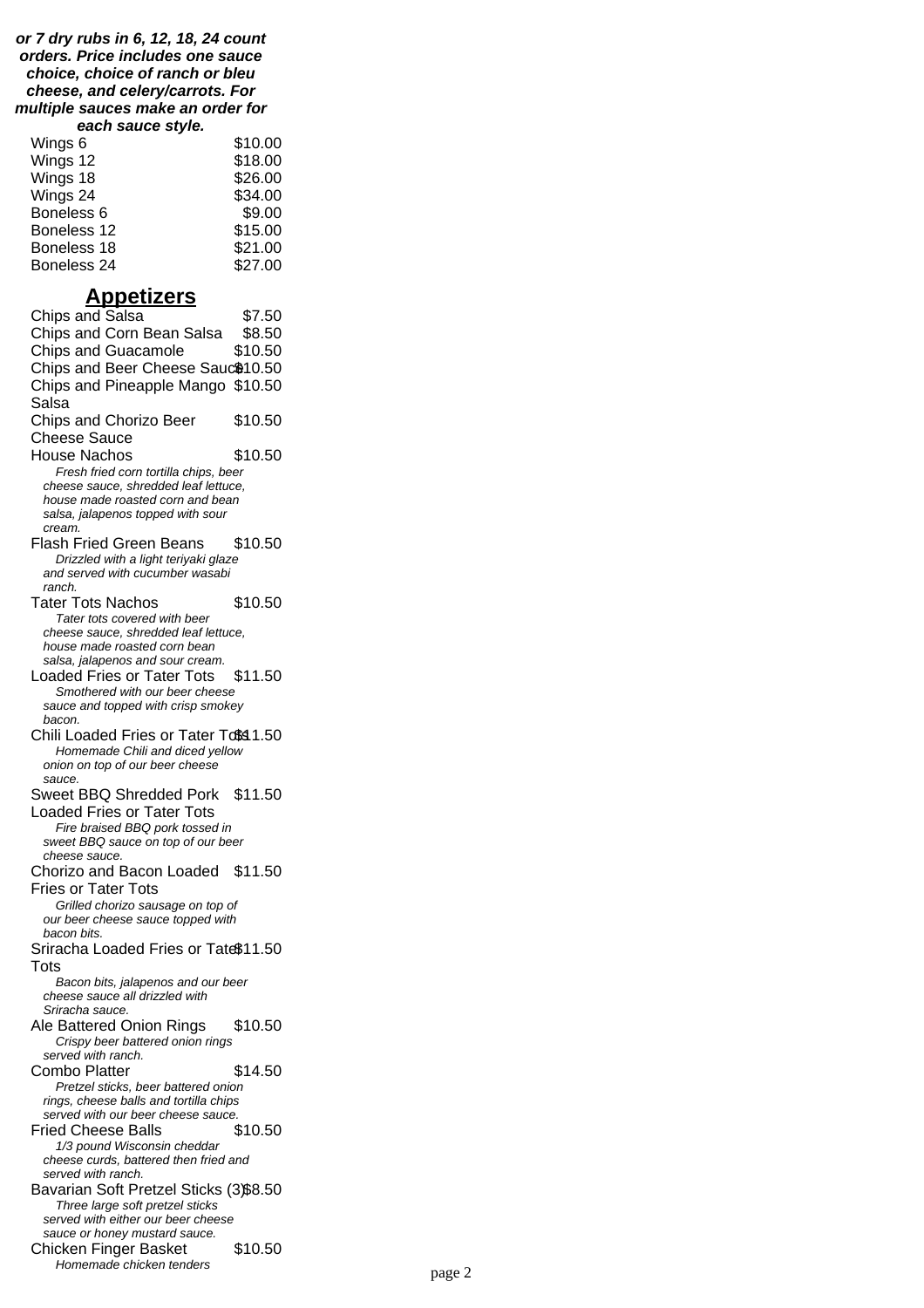served with your choice of BBQ sauce and a side. Bavarian Soft Pretzel Sticks (\$)14.50 Five large soft pretzel sticks served with either our beer cheese sauce or honey mustard sauce.

### **Quesadilla**

Cheese Quesadilla  $$5.50$ 12" flour tortilla with melted co-jack cheese and sour cream Carolina BBQ Pork Quesadilla\$10.50 BBQ pulled pork, coleslaw, and dill pickles with melted co-jack cheese and side of sour cream. Baja Quesadilla  $$10.50$ Grilled shrimp, pineapple mango salsa, coleslaw, citrus chipotle bbq sauce with melted co-jack cheese and side of sour cream. Buffalo Chicken Quesadilla \$10.50 Crispy boom boom chicken, dill pickles, bleu cheese crumbles and melted co-jack cheese and side of ranch dressing. Bacon Cheeseburger Quesadilla \$10.50 Seasoned taco meat, bacon crumbles, tomatoes, dill pickles, shredded leaf lettuce and melted co-jack cheese. **Soups and Salads All dressings are gluten free** Cup Chili Homemade beef chili with onions and co-jack cheese. Boom Boom Chicken Salad \$12.50 Crispy or grilled chicken tossed in Boom Boom sauce on fresh lettuce blend topped with diced tomato. celery and shredded co-jack cheese. Taco Salad \$12.50 Lettuce blend topped with seasoned taco meat, jalapenos, shredded co-jack, sweet corn and bean salsa, guacamole and sour cream in a crispy shell. House Salad \$8.50 Mixed green blend topped with tomato, hard boiled egg, diced cucumbers, croutons and your choice of dressing. Side Salad \$4.50 Mixed green blend topped with tomato, hard boiled egg, diced cucumbers, croutons and your choice of dressing. Chicken Fajita Salad \$12.50 Mixed greens topped with grilled chicken, roasted red peppers, caramelized onions and shredded co-jack cheese. California Chopped Chicken \$12.50 Salad Mixed greens tossed with grilled chicken, tomato, kalamata olives, cucumber and bleu cheese crumbles and your choice of dressing. Chef Salad \$12.50 Mixed greens with ham, turkey, tomato, cucumber, hard boiled egg, croutons and shredded co-jack cheese with your dressing choice. Chicken Caesar Salad \$12.50 Romaine lettuce, with crispy or grilled chicken topped with shredded parmesan, croutons and caesar dressing. Greek Salad \$12.50 Grilled or crispy chicken on mixed greens with feta cheese, banana peppers, red onions and kalamata olives with your choice of dressing.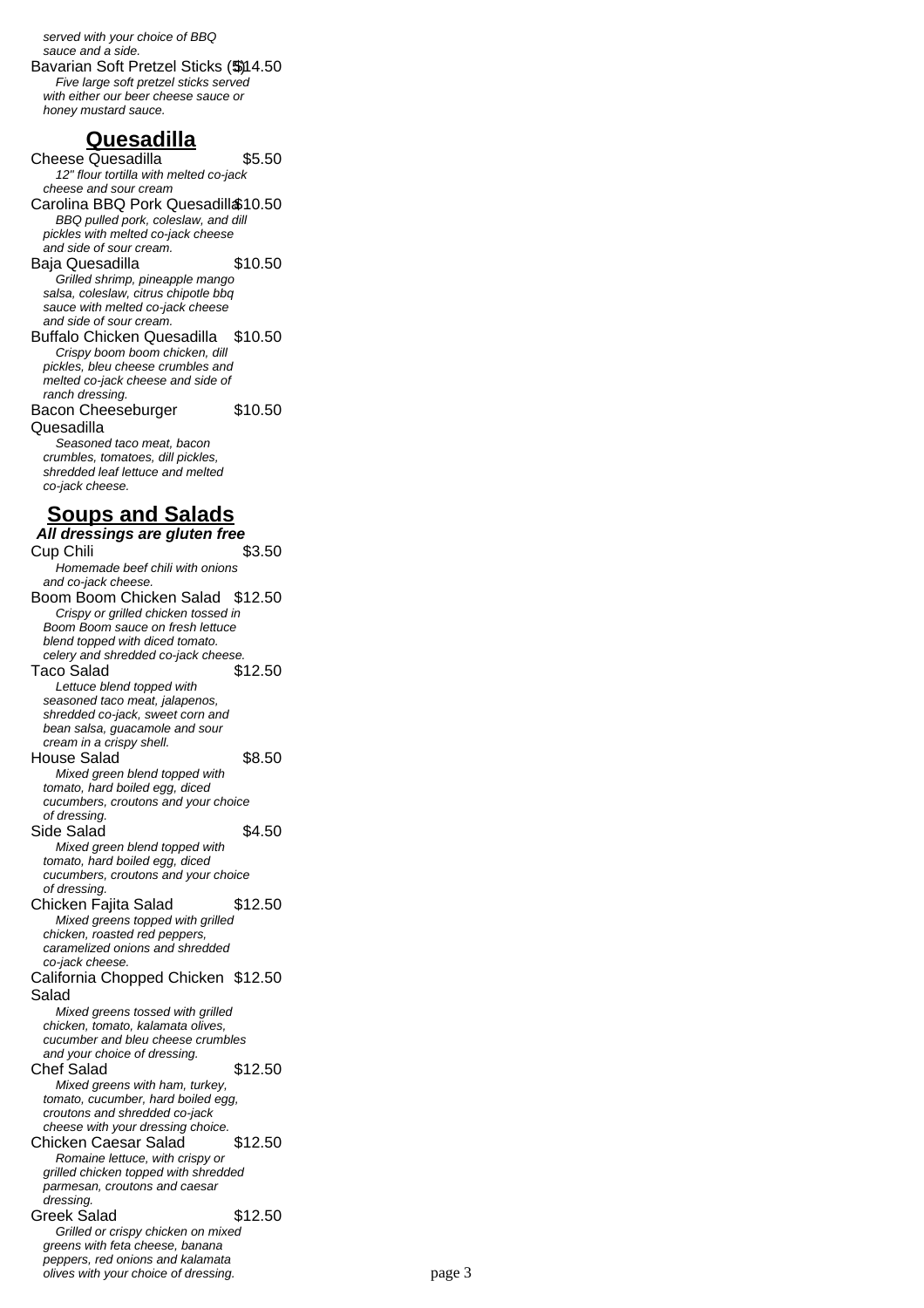### **Mac and Cheese**

**It all starts with cavatappi noodles and our housemade beer cheese**

**sauce** BBQ Chicken Mac \$9.50 Grilled or breaded chicken tossed in your choice of BBQ sauce topped with co-jack cheese. BBQ Pork Mac \$9.50 Citrus Chipotle BBQ shredded pork topped with co-jack cheese Breakfast Mac and Cheese \$9.50 Sausage gravy topped with shredded co-jack, sunny side up egg and chopped bacon strips Chorizo Mac  $$9.50$ Chorizo sausage topped with shredded co-jack Grilled Chicken Broccoli Mac \$9.50 Grilled chicken breast with steamed broccoli topped with shredded parmesan cheese. Taco Mac  $$9.50$ Seasoned taco meat topped with diced tomato, co-jack cheese and taco sauce. Tater Tot Chili Mac \$9.50 Homemade beef chili, tater tots topped with sour cream **Signature Burgers Specialty creations for any taste. Add lettuce, tomato, onion and pickle at no charge. Price includes side or fries, applesauce or coleslaw.** BYO Burger \$9.50 Build your own creation starting with our Braveheart Angus Beef patty. BLT Burger \$12.50 Angus beef patty with double the cherrywood bacon, leaf lettuce and sliced tomato Bleu Monkey  $$12.50$ Angus beef patty with Blue cheese, cherrywood bacon and fried onion rings

Border Crossing \$12.50 Angus beef patty with salsa, jalapenos, pepper jack cheese and garlic aoli. Buffalo Style \$12.50 Angus beef patty with buffalo wing sauce and bleu cheese crumbles. Here Piggy Piggy 312.50 Angus beef patty with cherrywood bacon, ham, cheddar cheese and BBQ sauce.<br>Pub  $$12.50$ Angus beef patty with cherrywood bacon, cheddar and fried egg. Firestarter \$12.50 Angus beef patty topped with Sriracha, giardiniera, jalapenos, grilled pineapple and pepper jack cheese. The Iliad \$12.50 Angus beef patty with feta cheese, kalmata olives, tomato, cucumber and oregano  $N<sub>0</sub>$  Ka Oi  $\qquad \qquad$  \$12.50 Angus beef patty topped with teriyaki glazed ham, grilled pineapple, pepper jack cheese and garlic aoli. Patty Melt \$12.50 Angus beef patty with caramelized onion, tomato and swiss cheese on sour dough bread.

Say Cheese \$12.50 Angus beef patty with american, example 2 and the page 4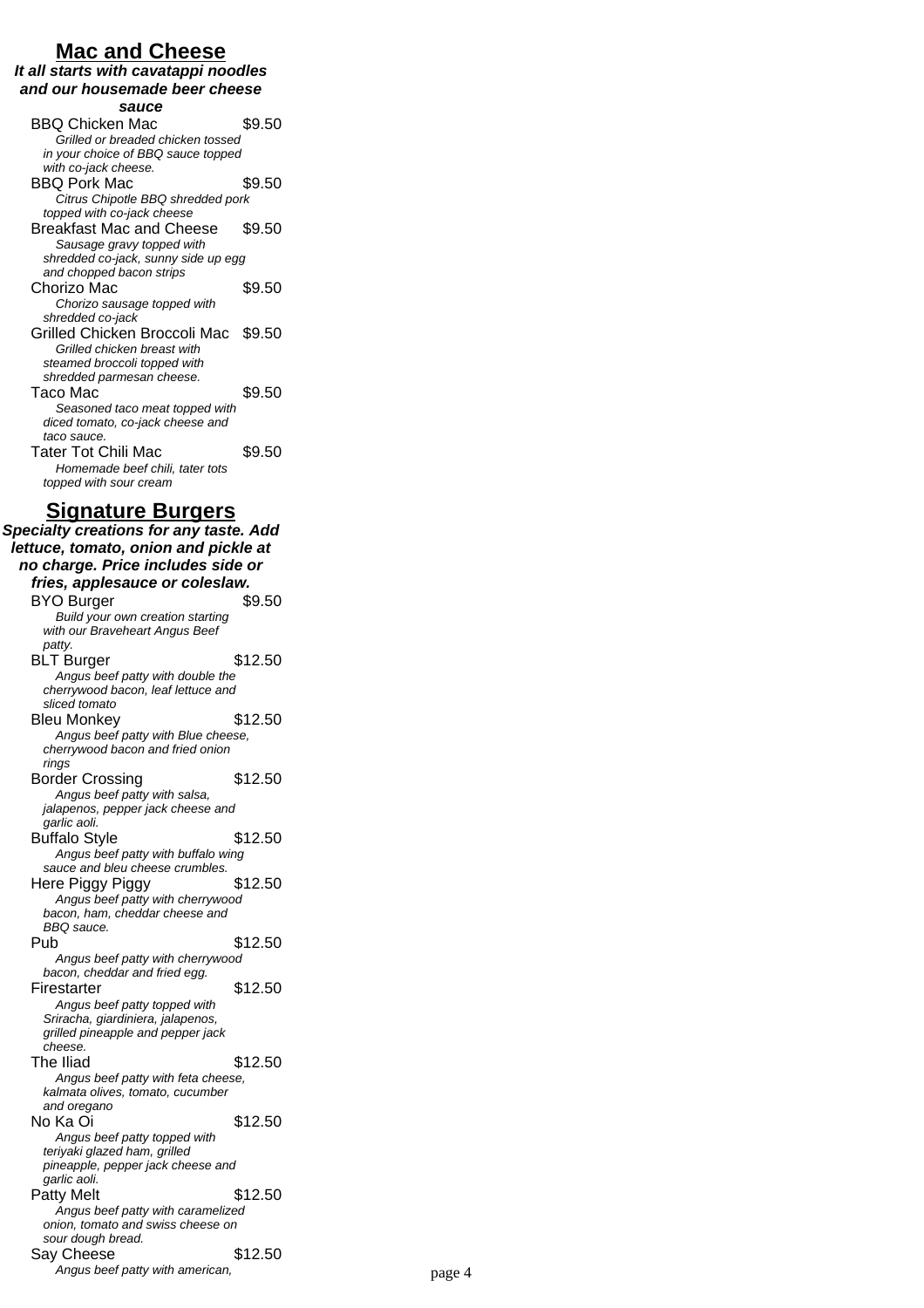cheddar, swiss and pepper jack cheese topped with fried cheese balls. Shrooms \$12.50 Angus beef patty with sauteed portabellas, swiss and caramelized onions. Tasty Taco Burger \$12.50 Angus beef patty with lettuce, tomato, tortilla chips, melted co-jack cheese topped with taco sauce, sour cream and guacamole. Spring Burger \$12.50 Grilled turkey burger with guacamole, caramelized onions. roasted red peppers and grilled pineapple. Hauser Burger \$12.50 Angus beef patty with pepper jack cheese, jalapenos topped with bacon cheese fries. The 58 \$12.50 Angus beef patty with cherrywood bacon, provolone, jalapenos and caramelized onions. Alabama Burger \$12.50 Angus beef patty with jalapenos, bacon, caramelized onions, cheddar cheese topped with citrus chipotle BBQ sauce. Animal Style \$12.50 Angus beef patty, american cheese, caramelized onions, pickle chips and thousand island dressing Harris Burger \$12.50 Angus beef patty with cheddar cheese, fried onions rings all topped with bourbon molasses BBQ sauce. Breakfast Burger \$12.50 Angus beef patty with fried egg, cherrywood bacon topped with house ground honey roasted peanut butter. PB&J Burger \$12.50 Angus beef patty with strawberry jam, house ground honey roasted peanut butter and fried egg on toasted wheat berry bread. Classic Burger \$10.50 Angus beef patty with house seasoning, lettuce, tomato. american cheese, onion, pickles topped with homemade secret sauce. **Pub Dogs and Brats Grab an old favorite or something new.Price includes side or fries, applesauce or coleslaw** Hot Dog \$8.50 All natural Angus beef dog Chili Dog \$10.50 All natural Angus beef dog topped with homemade chili, diced onions and beer cheese sauce Bacon Guacamole Danger Dog10.50 All natural Angus beef hot dog

wrapped in bacon and deep fried then topped with caramelized onions and guacamole Pub Dog \$10.50 All natural Angus beef dog topped with dill pickle, diced onion, giardiniera and diced tomatoes. Salsa Bacon Danger Dog \$10.50 All natural Angus beef hot dog wrapped in bacon and deep fried then topped with house salsa and cilantro

#### **Brat** \$10.50 German style, white bratwurst topped sauerkraut and caramelized onions. Reuben Dog \$10.50

All natural Angus beef dog with grilled sauerkraut, swiss cheese page 5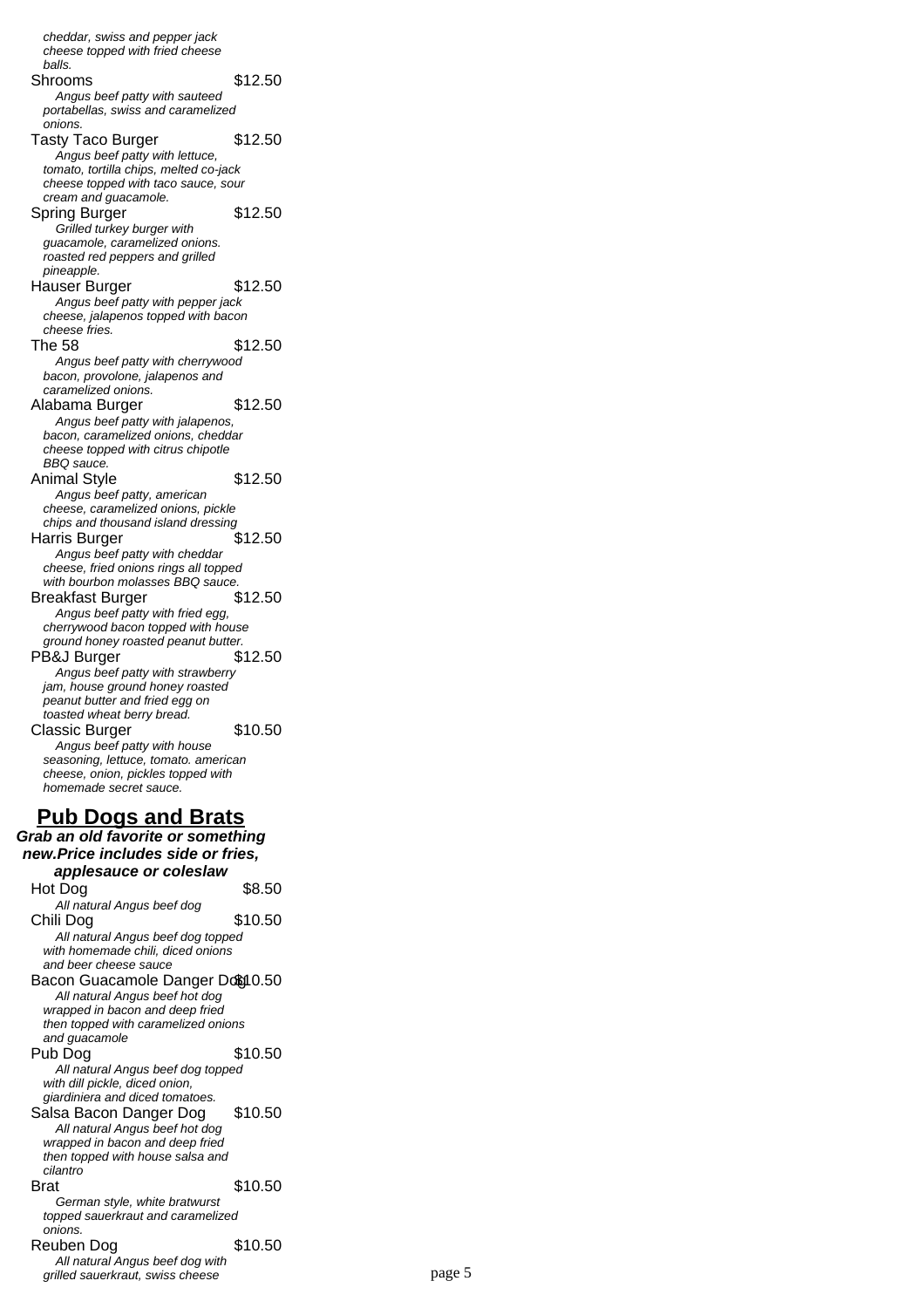topped with Russian dressing. BBQ Picnic Dog \$10.50 All natural Angus beef dog topped fire braised shredded pork tossed in sweet BBQ sauce topped with coleslaw. Cuban Dog \$10.50 All natural Angus beef dog with grilled ham, pickle chips, swiss cheese and yellow mustard. **Sandwiches and More All sandwiches served with a side except Pub Tacos** Tuna Melt  $$11.50$ Homemade tuna salad topped with cheddar cheese with lettuce and tomato grilled on your choice of bread. Pretzel Melt \$11.50 Grilled sliced turkey, caramelized onions, melted swiss cheese and brown mustard on a warm pretzel bun. Grilled PB&J \$8.50 Strawberry jam and house ground honey roasted peanut butter on grilled wheatberry bread. Fire Braised BBQ Pork Sandwich \$11.50 Fire braised pork tossed in chipotle citrus BBQ sauce topped with coleslaw and dill pickles on your choice of toasted bread. Fish Sandwich \$10.50 2 pieces of beer battered cod topped with American cheese on a brioche bun served with tartar sauce Southern BBQ Chicken Sandwich \$11.50 Breaded chicken breast tossed in sweet BBQ sauce topped with house coleslaw and pickles. Spicy Chicken Sandwich \$11.50 Breaded chicken breast tossed in buffalo sauce with leaf lettuce, tomato, pickles and red onions. Breaded Chicken Breast Sandwich \$11.50 Hand breaded chicken breast topped with lettuce, tomato, red onion and pickles. Breaded Chicken Parm \$11.50 Breaded chicken breast topped with provolone, marinara and oregano served on a brioche bun The Farmer \$12.50 Breaded tenderloin served open faced on toasted sour dough topped with sausage gravy, shredded co-jack cheese and a sunny side up egg Veggie Melt \$10.50 A blend or portabellas, kalamata olives, cucumber and diced tomato tossed with balsamic vinaigrette and topped with provolone cheese. Served on wheat berry bread with leaf lettuce. Reuben \$11.50 Corned beef piled high and topped with grilled sauerkraut, swiss cheese and homemade russian dressing on rye bread. Turkey Reuben \$11.50 Grilled turkey piled high and topped with grilled sauerkraut, swiss cheese and homemade russian dressing on rye bread. Club Sandwich \$11.50 Grilled ham and turkey, bacon, swiss, leaf lettuce, sliced tomato and mayo served on sour dough, wheat

berry or rye bread. page 6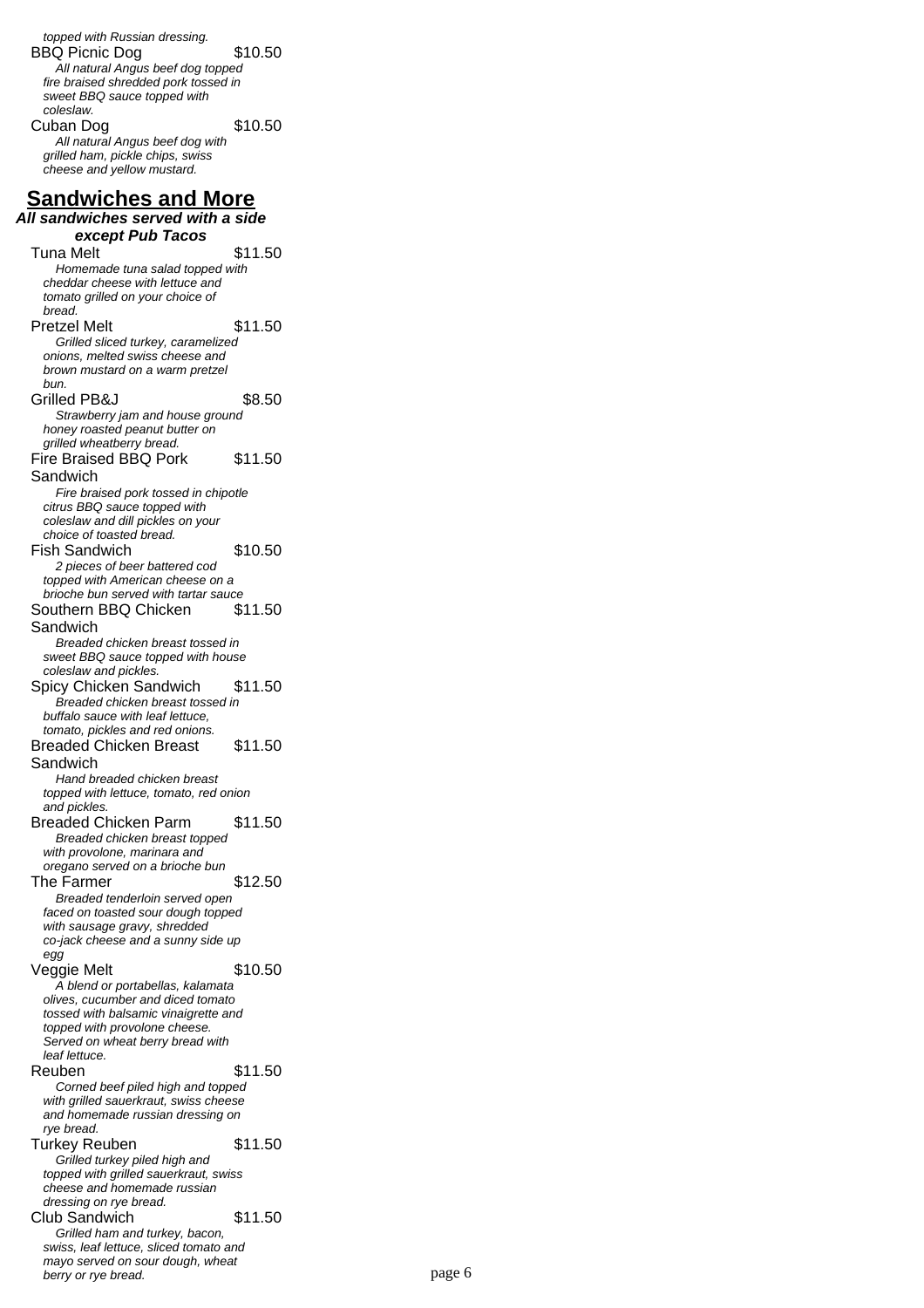#### Spicy Mozzarella Grilled Cheese \$11.50 Toasted sour dough with pepperjack cheese, mozzarella sticks and marinara dipping sauce Grilled Cheese \$8.50 Your choice of cheese with bacon, sliced tomato on your choice of bread. Fish and Chips \$13.50 8oz of beer battered cod served with fries and coleslaw. Half Fish and Chips \$10.50 4oz of beer battered cod served with fries and colesalw. Tenderloin \$11.50 Hand cut pork tenderloin breaded in house available with lettuce, tomato, red onion and dill pickle slices. BLT \$8.50 Loads of cherrywood bacon, sliced tomatoes, leaf lettuce and mayo on your choice of bread. French Dip \$10.50 Roast beef thinly sliced and piled high on a hoagie bun served with au jus.

### **Wraps**

**Price includes side of fries, coleslaw or applesauce** Boom Boom Wrap \$12.50 Grilled or breaded chicken tossed in our signature Boom Boom sauce with lettuce, tomato, celery and shredded co-jack all wrapped in flour tortilla. Chicken Tater Tot Wrap \$12.50 Choice of grilled or breaded chicken, tater tots, leaf lettuce, shredded co-jack cheese, sour cream and taco sauce Chicken Caesar Wrap \$12.50 Grilled or breaded chicken with romaine lettuce, shredded parmesan cheese and creamy caesar dressing in a flour tortilla. Chicken Bacon Ranch Wrap \$12.50 Grilled or breaded chicken with bacon bits, green leaf lettuce, swiss cheese, tomato and ranch dressing in a flour tortilla. Greek Wrap  $$12.50$ Grilled or breaded chicken with green leaf lettuce, feta cheese, banana peppers, red onion and kalamata olives in a flour tortilla. Grilled Shrimp Wrap \$12.50 Grilled shrimp on leaf lettuce, with pineapple mango salsa, teriyaki drizzle and cilantro. **Pub Tacos 3 tacos in your style of choice** Grilled Shrimp Tacos \$10.50 Grilled shrimp on shredded leaf lettuce topped with pineapple mango salsa and terivaki sauce. Caribbean Jerk BBQ Shredded \$10.50 Pork Tacos Caribbean jerk BBQ shredded pork on shredded leaft lettuce topped with corn and black bean salsa. Grilled Chicken Pub Tacos \$10.50 Grilled chicken on shredded leaf lettuce with pineapple mango salsa topped with boom boom sauce. **Breakfast Sides**

| 2 Piece Bacon   | \$3.00 |        |
|-----------------|--------|--------|
| 2 Piece Sausage | \$3.00 | page 7 |